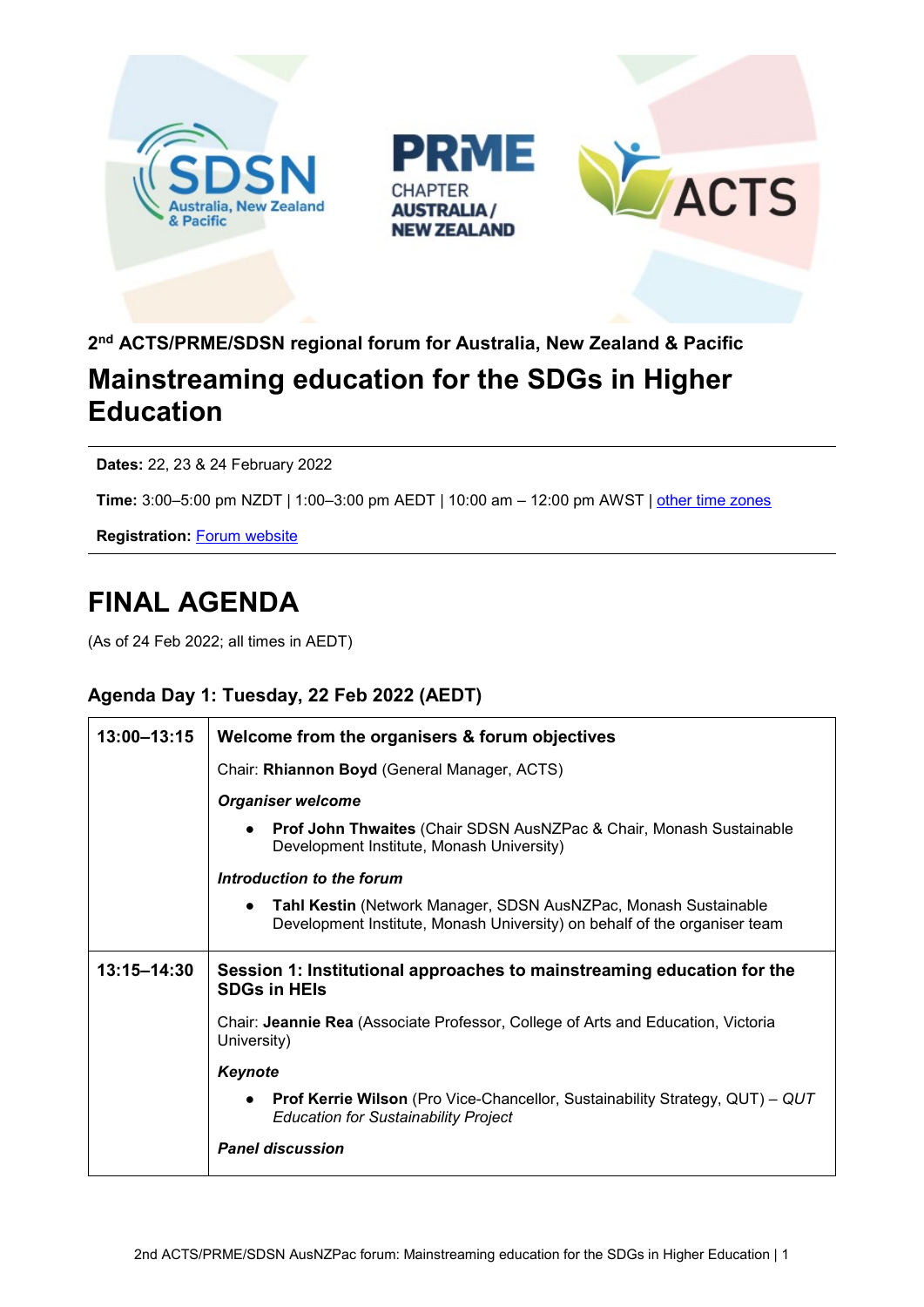|             | Nicole Graham (Associate Professor & Associate Dean (Education), The<br>University of Sydney Law School) - Integrating climate change into the core<br>curriculum of professional law programs                                                                   |
|-------------|------------------------------------------------------------------------------------------------------------------------------------------------------------------------------------------------------------------------------------------------------------------|
|             | <b>Dr Felix Hui</b> (Associate Professor of Engineering Management & Academic<br>Specialist in the Department of Infrastructure Engineering, The University of<br>Melbourne) - Integration of Sustainability into University curricula                           |
|             | Dr Jenny Underwood (Associate Dean, Fashion and Textiles Technology,<br>School of Fashion and Textiles, RMIT University) - Reimagining fashion higher<br>education through the SDGs                                                                              |
|             | <b>Dr Sandeep Mysore Seshadrinath (Senior Lecturer &amp; Research Theme Lead)</b><br>at Digital Sustainability Knowledge Hub, UNSW Business School, UNSW<br>Sydney) - The UNSW SDG toolkit & module                                                              |
|             | Dr Deanna Meth (Senior Lecturer, Curriculum & Learning Design, QUT)                                                                                                                                                                                              |
| 14:30-14:58 | Session 2: The global context and case for mainstreaming in education for<br>the SDGs in higher education                                                                                                                                                        |
|             | Chair: Dr Tahl Kestin (SDSN AusNZPac & Monash Sustainable Development Institute)                                                                                                                                                                                 |
|             | <b>Keynote conversation</b>                                                                                                                                                                                                                                      |
|             | <b>Emeritus Professor Geoff Scott FACE (Professor of Higher Education and</b><br>Sustainability & and leader of the UN endorsed Regional Centre of Expertise in<br>Education for Sustainable Development - Greater Western Sydney, Western<br>Sydney University) |
| 14:58-15:00 | Day 1 wrap up                                                                                                                                                                                                                                                    |

### **Agenda Day 2: Wednesday, 23 Feb 2022 (AEDT)**

| 13:00-13:05 | <b>Welcome to Day 2</b>                                                                                                                                                                                                                                               |
|-------------|-----------------------------------------------------------------------------------------------------------------------------------------------------------------------------------------------------------------------------------------------------------------------|
|             | <b>Prof Usha Iyer-Raniga (ACTS Director &amp; Professor, Sustainable built</b><br>environment, RMIT University)                                                                                                                                                       |
| 13:05-13:50 | Session 3: Mainstreaming education for the SDGs: How networks and<br>cross-university collaborations can help                                                                                                                                                         |
|             | Chair: Assoc Prof. Belinda Gibbons (Outgoing UNPRME Australia & New Zealand<br>Chapter Chair & Deputy Associate Dean Education, School of Business, University of<br>Wollongong)                                                                                      |
|             | Panellists:<br>Dr Melissa Edwards (Director Executive MBA Program, UTS Business School,<br>$\bullet$<br>University of Technology, Sydney) - Networks and cooperation for sharing<br>sustainability education practice: Revitalising the sustainability.edu.au website |
|             | <b>Prof Michelle McLean</b> (Planetary Health Medical Educator, Bond University) $-$<br>The Association for Medical Education in Europe (AMEE) Consensus statement:<br>Planetary health and education for sustainable healthcare                                      |
|             | <b>Shannon Kobran</b> (Lead, SDG Academy Kuala Lumpur, UN SDSN) - SDSN's<br><b>SDG Academy</b>                                                                                                                                                                        |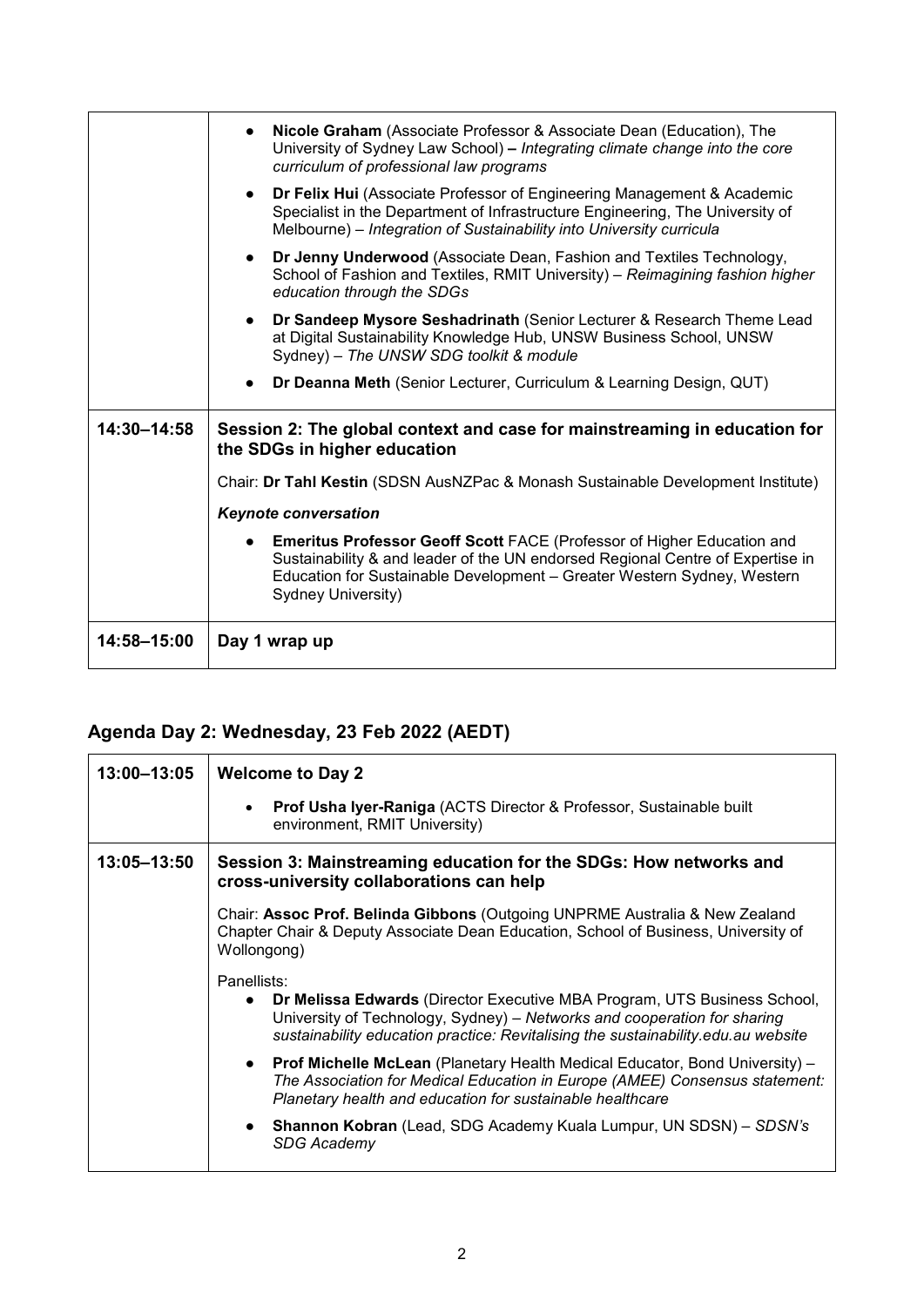|             | <b>Dr Robyn Ouschan</b> (Senior Lecturer, School of Marketing, Curtin University) –<br>SDG Challenge WA (University of Western Australia, Edith Cowan University,<br>Curtin University and Murdoch University) |
|-------------|----------------------------------------------------------------------------------------------------------------------------------------------------------------------------------------------------------------|
| 13:50-14:58 | Session 4: Implementing innovative educational programs in response to<br>the SDGs and societal challenges                                                                                                     |
|             | Chair: Dr Annette Bos (Associate Professor and Deputy Director (Education), Monash<br>Sustainable Development Institute, Monash University)                                                                    |
|             | Keynote                                                                                                                                                                                                        |
|             | Prof Sharon Pickering (Deputy Vice-Chancellor (Education) and Senior Vice-<br>President, Monash University) - Innovative educational programs to address the<br>grand challenges of our age                    |
|             | <b>Panel discussion</b>                                                                                                                                                                                        |
|             | Dr Karen McNamara (ARC Future Fellow & Associate Professor, Faculty of<br>$\bullet$<br>Science, University of Queensland) - The 'Complexity, Action and Sustainable<br>Futures' course                         |
|             | <b>Prof Niki Harré</b> (School of Psychology, University of Auckland) – A three-course<br>$\bullet$<br>interdisciplinary sustainability module                                                                 |
|             | Dr Sebastian Cordoba (Lecturer, RMIT University & International Federation of<br>$\bullet$<br>Social Workers UN Representative) - SDG student placement model                                                  |
|             | Dr Nancy Huggett (Portfolio Executive Manager, Office of the Senior Deputy<br>$\bullet$<br>Vice-Chancellor and senior Manager Governance Unit, University of Wollongong<br>- Global Climate Change Week at UOW |
| 14:58-15:00 | Day 2 Wrap up                                                                                                                                                                                                  |

### **Agenda Day 3: Thursday, 24 Feb 2022 (AEDT)**

| 13:00-13:05 | <b>Welcome to Day 3</b>                                                                                                                                                |
|-------------|------------------------------------------------------------------------------------------------------------------------------------------------------------------------|
| 13:05-14:05 | Session 5: Learning & teaching for climate change action                                                                                                               |
|             | Chair: Dr Rob Hales (Director, Centre for Sustainable Enterprise, Griffith University)                                                                                 |
|             | Panellists:<br><b>Roxane Valier-Brasier</b> (Principal Consultant, Sust. Project, University of<br>Queensland Business School) - Carbon Literacy Program               |
|             | <b>Dr Wiebke Ebeling</b> (Centre Manager, Wave Energy Research Centre,<br>University of Western Australia) - Wave Hello to Ocean Renewable Energy<br>program           |
|             | <b>Marjo Lips-Wiersma</b> (Professor, Ethics and Sustainability Leadership, Auckland<br>University of Technology)                                                      |
|             | <b>Kristen MacKenzie-Shalders</b> (Assistant Professor, Master of Nutrition and<br>$\bullet$<br>Dietetic Practice Program (Food Service Domain Lead), Bond University) |
|             | <b>Minalee Busi</b> (Project Officer, Capacity Building, ClimateWorks Australia) –<br>Teaching climate change and carbon management strategies                         |